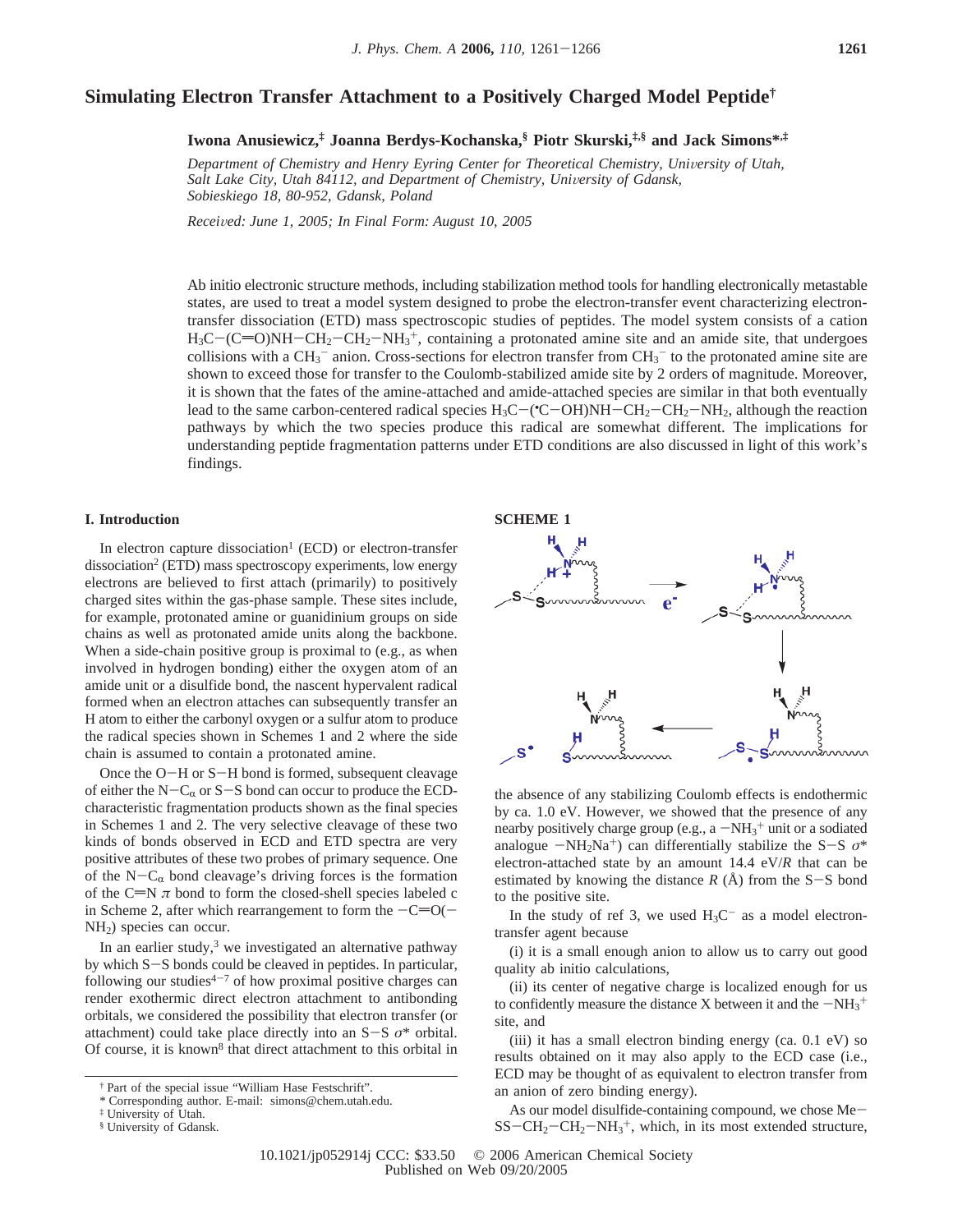**SCHEME 2**





**Figure 1.** Energies of the ion-pair state (top at large *X*), the S-S  $\sigma^*$ attached state (middle), and hypervalent state (bottom) as functions of the distance *X* between the methyl anion's carbon atom and the nitrogen atom.

hypervalent-attached states were then computed as

$$
\sigma = \pi X_C^2 P \tag{2}
$$

for which we obtained  $\sigma \approx 10^{-14}-10^{-16}$  cm<sup>2</sup> for the hypervalent site and  $\sigma \approx 10^{-16}-10^{-17}$  cm<sup>2</sup> for the SS  $\sigma^*$  site.<sup>9</sup> It is worth noting that although the crossing of the  $\sigma^*$  site occurs at larger *X* (which tends to enhance its cross-section via the  $X_C^2$  factor of eq 2), the splitting matrix element  $H_{12}$  for this site is sufficiently smaller than that for the hypervalent site to more than offset the  $X_{\rm C}^2$  factor.  $H_{1,2}$  is smaller for the  $\sigma^*$  site because the overlap between the  $CH_3^-$  anion's valence orbital and the S-S  $\sigma^*$  orbital is quite small at  $X = 8.2$ . In contrast, the overlap of the  $CH_3^-$  and  $-NH_3^+$  orbitals at  $X_C = 3.6$  Å is much larger.<br>These data allowed us to suggest that electron transfer (from

These data allowed us to suggest that electron transfer (from  $CH<sub>3</sub><sup>-</sup>$ , and, by extrapolation, from free electrons as in ECD) to a protonated amine site is  $10-100$  times as likely to occur as to an S-<sup>S</sup> *<sup>σ</sup>*\* site that is Coulomb stabilized to the extent that attachment to it is ca. 2 eV exothermic. If the protonated amine group were more distant from the S-S bond, the S-<sup>S</sup> *<sup>σ</sup>*\* orbital would have a smaller EA and thus the corresponding crossing would occur at even larger *X* values. This likely (because the *H*<sub>1,2</sub> value would probably be even smaller than that for our model compound) would produce an even smaller cross-section for electron attachment. In contrast, if the positive site were closer to the  $S-S$  bond than the 4.8 Å in our compound, the cross-section for attachment to this bond would be larger.

#### **II. Goals of This Work**

In the present effort, we extend our earlier study of S-S bond attachment to consider the relative rates at which electron transfer occurs to a protonated amine site or to a Coulombstabilized amide (OCN) bond site in the model compound shown in Scheme 3. This cation is similar to that used in our study of <sup>S</sup>-S bond cleavage and has an amide unit in place of the S-<sup>S</sup> fragment of the compound discussed in the preceding section.

As in our earlier study, the primary goal of this portion of the work is to determine the relative cross-sections for producing amine-attached or amide-attached species, both of which are expected to subsequently produce 
$$
N - C_{\alpha}
$$
 bond cleavage. The

has the nitrogen atom ca. 4.8 Å from the midpoint of the  $S-S$ bond. Such a positive charge generates >3 eV of stabilizing Coulomb potential at the SS bond site, thus rendering direct attachment of an electron to the  $S-S$   $\sigma^*$  orbital exothermic by  $> 2$  eV.

The assumptions underlying our earlier simulations were as follows:

1. We had to treat three distinct electronic states:

(a) An "ion-pair state" involving  $Me-SS-CH_2-CH_2-NH_3$ <sup>+</sup><br>d CH<sub>2</sub><sup>-</sup> whose energy varies approximately as 14.4 eV/X and  $CH_3^-$ , whose energy varies approximately as 14.4 eV/ $X$ , where *X* is the distance from the nitrogen atom to the methyl anion's carbon.

(b) A second state involving the hypervalent species Me- $SS-CH_2-CH_2-NH_3$  (with the electron transferred to the  $-NH_3^+$  site) and neutral CH<sub>3</sub>, whose energy is quite independent<br>of X for large X of *X* for large *X*.

(c) A third in which an electron has transferred from the methyl anion to the S-<sup>S</sup> *<sup>σ</sup>*\* orbital to give the neutral Me- $SS^-$  -CH<sub>2</sub>-CH<sub>2</sub>-NH<sub>3</sub><sup>+</sup> and neutral CH<sub>3</sub>; again, the energy of this state is relatively independent of X for large X this state is relatively independent of *X* for large *X*.

2. A resonant electron-transfer mechanism could be used to compute the rates and cross-sections for transfer from  $\text{CH}_3^-$  to form either the hypervalent species or the  $S-S$   $\sigma^*$  attached species.

3. We could use Landau-Zener theory to estimate these rates once we found the geometries (i.e., values of *X*) at which the potential curves of the first and second or first and third states described above cross.

These curve crossings appropriate to the  $S-S$  bond cleavage case are depicted qualitatively in Figure 1.

In ref 3 we found the curve crossing positions by carrying out ab initio calculations on the three electronic states characterized above. Pairs of energy curves at the two crossings we found are shown in Figure 2 where we also see the minimum-energy splitting between the curves.

Knowing the splitting  $H_{1,2}$  as well as the difference in slopes  $\Delta F$  for each curve crossing as well as the relative velocity v of the Me-SS-CH<sub>2</sub>-CH<sub>2</sub>-NH<sub>3</sub><sup>+</sup> + CH<sub>3</sub><sup>-</sup> ion pair as they enter<br>the crossing we used the Landau-Zener probability expression the crossing, we used the Landau-Zener probability expression

$$
P = 1 - \exp(-2\pi H_{1,2}^{2}/(\hbar \Delta F \nu))
$$
 (1)

to compute the probability that such a collision would lead to electron transfer. The cross-sections for forming the *σ*\*- and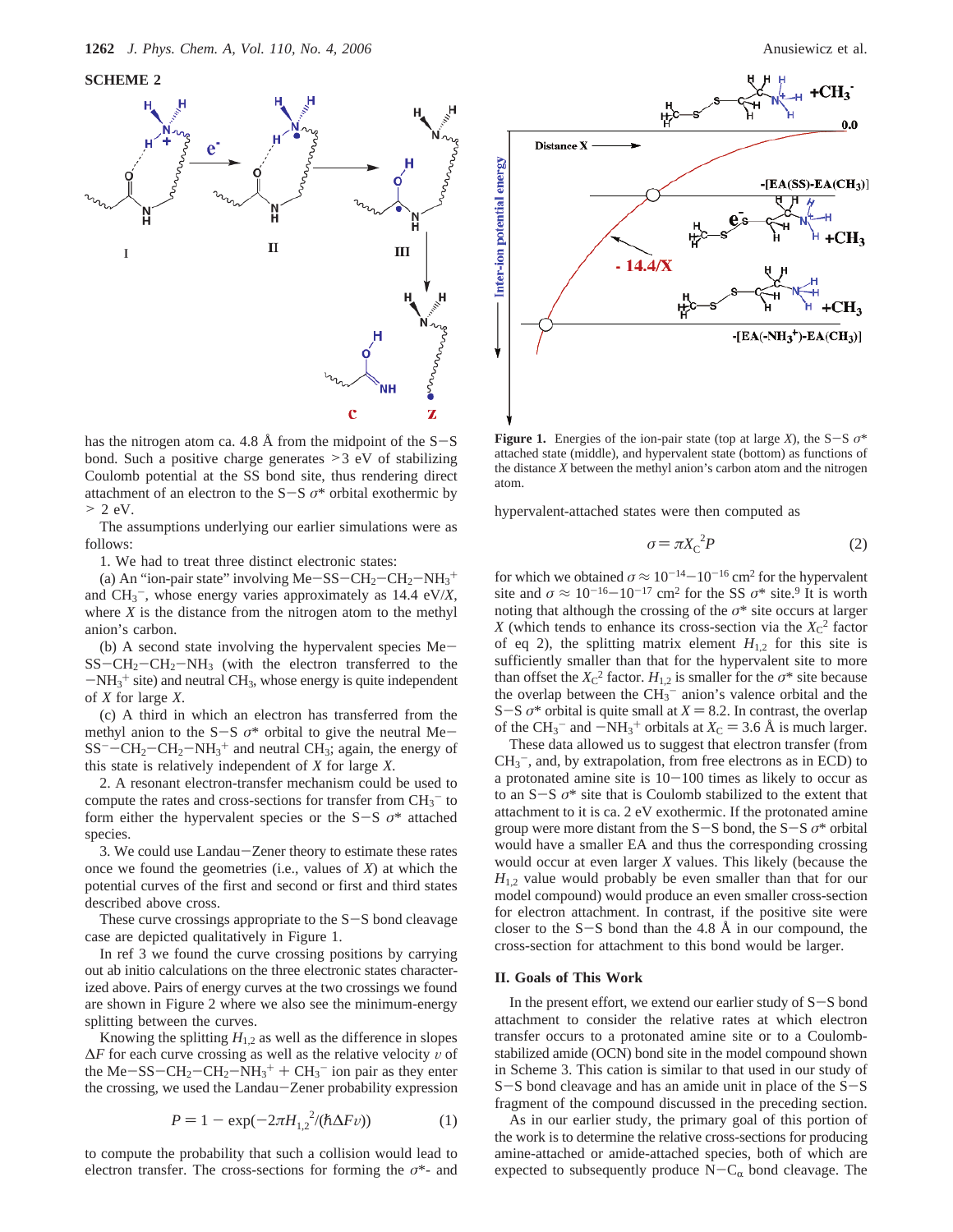![](_page_2_Figure_1.jpeg)

**Figure 2.** SCF-level energies of the ion-pair and *σ*\*-attached (top) states and of the ion-pair and hypervalent-attached (bottom) states obtained in ref 3. In the bottom plot, the distance  $R$  is measured from the nitrogen atom to the carbon of  $CH_3^-$ . In the top plot, *R* measures the distance from the carbon of  $CH_3^-$  to the midpoint of the S-S bond (which is ca. 4.8 Å from the nitrogen atom) (which is ca. 4.8 Å from the nitrogen atom).

**SCHEME 3**

![](_page_2_Figure_4.jpeg)

hypervalent species does so by first transferring an H atom to the carbonyl oxygen to generate a carbon-centered radical as in Scheme 2; the amide-attached species does so by transferring a proton from the  $-NH_3^+$  group to the amide oxygen generating<br>the same carbon-centered radical the same carbon-centered radical.

In addition, we have considered here whether it is possible (and, if so, at what rates) for an electron initially captured at the hypervalent site to transfer to the amide site (or vice versa) as the distance between the amine nitrogen and amide carbon atoms varies (e.g., due to thermal motions). Such intramolecular electron-transfer events are illustrated in Scheme 4.

**SCHEME 4**

![](_page_2_Figure_9.jpeg)

When considering such processes, one needs to search for crossings of the energies of the ion-pair state shown on the right in Scheme 4 and the hypervalent state shown on the left as a function of the amine-amide distance.

## **III. Methods**

The geometries of the species studied in this work were optimized either at the Hartree-Fock self-consistent field (SCF) level or at the second-order Møller-Plesset (MP2) level using  $6-31+G(d)$  basis sets.<sup>10</sup> In the following section where we present our results, we specify whether SCF or MP2 treatments apply. To generate the energy profiles through the potential energy surfaces of the various species examined here, we kept one geometrical variable (the distance between two atoms) frozen while relaxing the other degrees of freedom to minimize the electronic energy. Because the methods we used are based on an unrestricted Hartree-Fock (UHF) starting point, it is important to make sure that little, if any, artificial spin contamination enters into the final wave functions. We computed the expectation value  $\langle S^2 \rangle$  for species studied in this work and found values not exceeding 0.77 (after annihilation) in all openshell doublet neutral cases. For three cases (specified in section IV when discussed), we had to make use of a stabilization procedure described elsewhere $11$  because the electronic states of these species are unstable with respect to electron autodetachment. The Gaussian  $03$  suite of programs<sup>12</sup> was used to perform all of the calculations, and the Molden visualization program13 was employed to examine the molecular orbitals and to construct some of the molecular structures shown.

### **IV. Results**

**A. Electron-Transfer Cross-Sections.** First, we examined the processes in which an electron is transferred from a  $CH_3^$ anion to either the protonated amine site or the Coulombstabilized<sup>14</sup> amide site of our model cation  $H_3C-(C=O)NH CH_2-CH_2-NH_3^+$ . In Figure 3, we show the energies of the ion-pair state  $H_2C-(C=ONH-CH_2-NH_3+...CH_2-CH_2-NH_3^+...$ ion-pair state  $H_3C$  –  $(C=O)NH$  –  $CH_2$  –  $CH_2$  –  $NH_3$  <sup>+</sup> $\cdots$   $CH_3$ <sup>-</sup> (rep-<br>resenting the initial state in the ETD collision), the amide bondresenting the initial state in the ETD collision), the amide bondattached state  $H_3C-(C-O^-)NH-CH_2-CH_2-MH_3+\cdots CH_3$ , and<br>the amine-attached Rydherg state  $H_2C-(C=ONH-CH_2-\cdots)$ the amine-attached Rydberg state  $H_3C-(C=O)NH-CH_2 CH_2-NH_3\cdots CH_3$  as functions of the distance *R* between the carbon atom in  $CH_3^-$  and the amine nitrogen atom. In these calculations, when the  $CH_3^-$  ion is far away, the  $H_3C$  -( $C =$  O)NH -  $CH_3$  -  $CH_3$  -  $CH_3$  - cation adopts an equilibrium geom- $O/NH-CH_2-CH_2-NH_3$ <sup>+</sup> cation adopts an equilibrium geom-<br>etry with the protonated amine group in close proximity<sup>14</sup> to etry with the protonated amine group in close proximity<sup>14</sup> to the oxygen atom of the amide site, as also shown in Figure 3. As the  $CH_3^-$  ion approaches, it is attracted by the strong Coulomb force toward the positive  $-NH_3^+$  site, as expected.<br>When computing the energy of the amide-attached state, we When computing the energy of the amide-attached state, we had to use the stabilization process described in ref 4 (for all values of *R*). We also had to use the stabilization method to compute the energies of the amine-attached state for distances  $R \leq 3.9$  Å where this state lies above the ion-pair state.

Clearly, the energy profile of the ion-pair state follows the expected 14.4 eV/*R* Coulomb behavior, and the other two states have energies that are very independent of *R* until significant overlap of the  $-NH_3$  and  $CH_3^-$  valence orbitals develops (e.g., near  $R = 10 \text{ Å}$ ). The relative velocities<sup>15</sup> u and slope differences near  $R = 10 \text{ Å}$ ). The relative velocities<sup>15</sup> v and slope differences ∆*F* needed to compute the probabilities (see eq 1) for hopping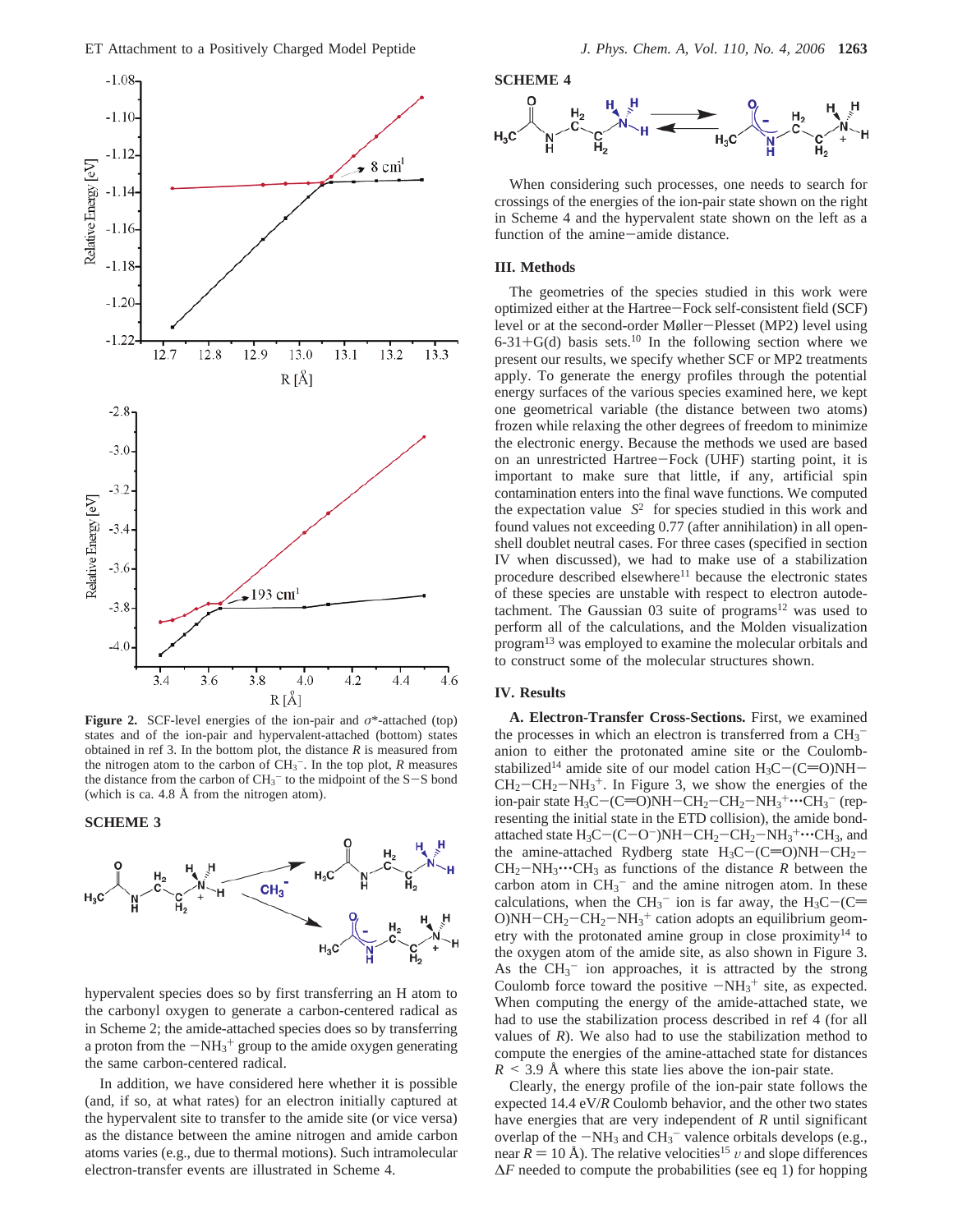![](_page_3_Figure_1.jpeg)

**Figure 3.** SCF-level energies of  $H_3C$  -  $(C=O)NH$  -  $CH_2$  -  $CH_2$  -NH<sub>3</sub><sup>+</sup>···CH<sub>3</sub><sup>−</sup> (circles), H<sub>3</sub>C−(C−O<sup>−</sup>)NH−CH<sub>2</sub>−CH<sub>2</sub>−NH<sub>3</sub><sup>+</sup>···CH<sub>3</sub><br>(triangles) and H2C−(C=O)NH−CH2−CH2−NH2····CH2 (squares) as (triangles), and  $H_3C$  – (C=O)NH – CH<sub>2</sub> – CH<sub>2</sub> – NH<sub>3</sub> $\cdots$ CH<sub>3</sub> (squares) as functions of the  $CH_3^-$  carbon to amine nitrogen distance  $R$ . The zero of energy is taken as the energy of the  $H_3C - (C = 0)NH - CH_2-CH_2$ - $NH_3^+\cdots CH_3^-$  species at  $R = 50$  Å. The bottom figure shows the structure of the H<sub>2</sub>C-(C=O)NH-CH<sub>2</sub>-CH<sub>2</sub>-NH<sub>2</sub><sup>+</sup> cation when the structure of the H<sub>3</sub>C-(C=O)NH-CH<sub>2</sub>-CH<sub>2</sub>-NH<sub>3</sub><sup>+</sup> cation when the CH<sub>2</sub><sup>-</sup> anion is far away  $CH<sub>3</sub><sup>-</sup>$  anion is far away.

from the ion-pair state to either the amide-bound or Rydbergbound state can easily be obtained from the data represented in Figure 3.

To obtain the coupling matrix elements  $H_{1,2}$  appropriate to each of the surface transitions we wish to examine, we computed the energies of the pairs of states undergoing crossings in the regions near  $R = 4$  Å and  $R = 8$  Å. In Figure 4, we show these curves in these regions where they actually undergo avoided crossings; it is from their distances of closest approach (splitting) that we extract the values of  $H_{1,2}$  as splitting/2 =  $H_{1,2}$ .

We also computed the splittings at the MP2 level and, similar to what we found in our study of S-S bond cleavage, they are each ca. 50% smaller than at the SCF level.

Using the SCF-level  $H_{1,2}$  and  $v$ , and  $\Delta F$  data from our ab initio energy surfaces, we computed, using eqs 1 and 2, probabilities and cross-sections for the ion-pair to amide-attached and ion-pair to amine-attached Rydberg transitions and obtained:

$$
P_{\text{amide}} = 5.5 \times 10^{-4} \tag{3a}
$$

$$
P_{\text{Rydberg}} = 4.6 \times 10^{-3} \tag{3b}
$$

$$
\sigma_{\text{amide}} = 3.2 \times 10^{-3} \,\text{\AA}^2 \tag{3c}
$$

$$
\sigma_{\text{Rydberg}} = 2.7 \times 10^{-1} \,\text{\AA}^2 \tag{3d}
$$

Using the  $H_{1,2}$  matrix elements obtained from MP2-level calculations, each of these cross-sections are predicted to be

![](_page_3_Figure_12.jpeg)

80 cm<sup>-1</sup>  $-3.4$  $-3.6$  $3.6$  $3.8$  $4.0$  $4.2$  $4.4$  $5.2$ 4.6  $4.8$  $5.0$ R [Å] **Figure 4.** Plots of the SCF energies of the ion-pair and amide-attached

states (top), the ion-pair and amine-attached states (below) showing the splittings (closest-approach energy).

#### **SCHEME 5**

Relative Energy [eV

 $-3.2$ 

Relative Energy [eV]

![](_page_3_Figure_16.jpeg)

ca. 25% of the values quoted in eq 3, but their relative sizes remain essentially unchanged.

We conclude<sup>16</sup> from these data that direct electron transfer to the amide site will occur at a rate approximately 100 times less than that for transfer to the protonated amine site. Therefore, it is likely that  $N-C_{\alpha}$  bond cleavage, as illustrated in Scheme 2, will be initiated by electron attachment to the positive  $-NH_3^+$ <br>site. Only when this site is not in close proximity (and thus not site. Only when this site is not in close proximity (and thus not able to transfer an H atom to the amide's oxygen atom as shown in Scheme 2), is bond cleavage more likely to begin with electron attachment at the amide site. As we discuss later, if an electron were to attach to the amide site,  $N-C_{\alpha}$  bond cleavage can occur by a process shown in Scheme 5 in which a proton migrates from the protonated amine site to the negative oxygen center after or during which the  $N-C_{\alpha}$  bond cleaves.

**B. Fates of the Amide- and Amine-Attached Species.** We also considered what is likely to happen once an electron is transferred either to the protonated amine site or to the Coulombstabilized amide site. In particular, we examined the energy profiles for

(a) the process shown in Scheme 4 in which the attached electron can transfer from one site to the other as the distance between the two sites undergoes dynamical fluctuations (e.g., through thermal excitation);

(b) a process in which an H atom is transferred from the nascent  $-NH_3$  Rydberg species to the proximal amide oxygen atom; and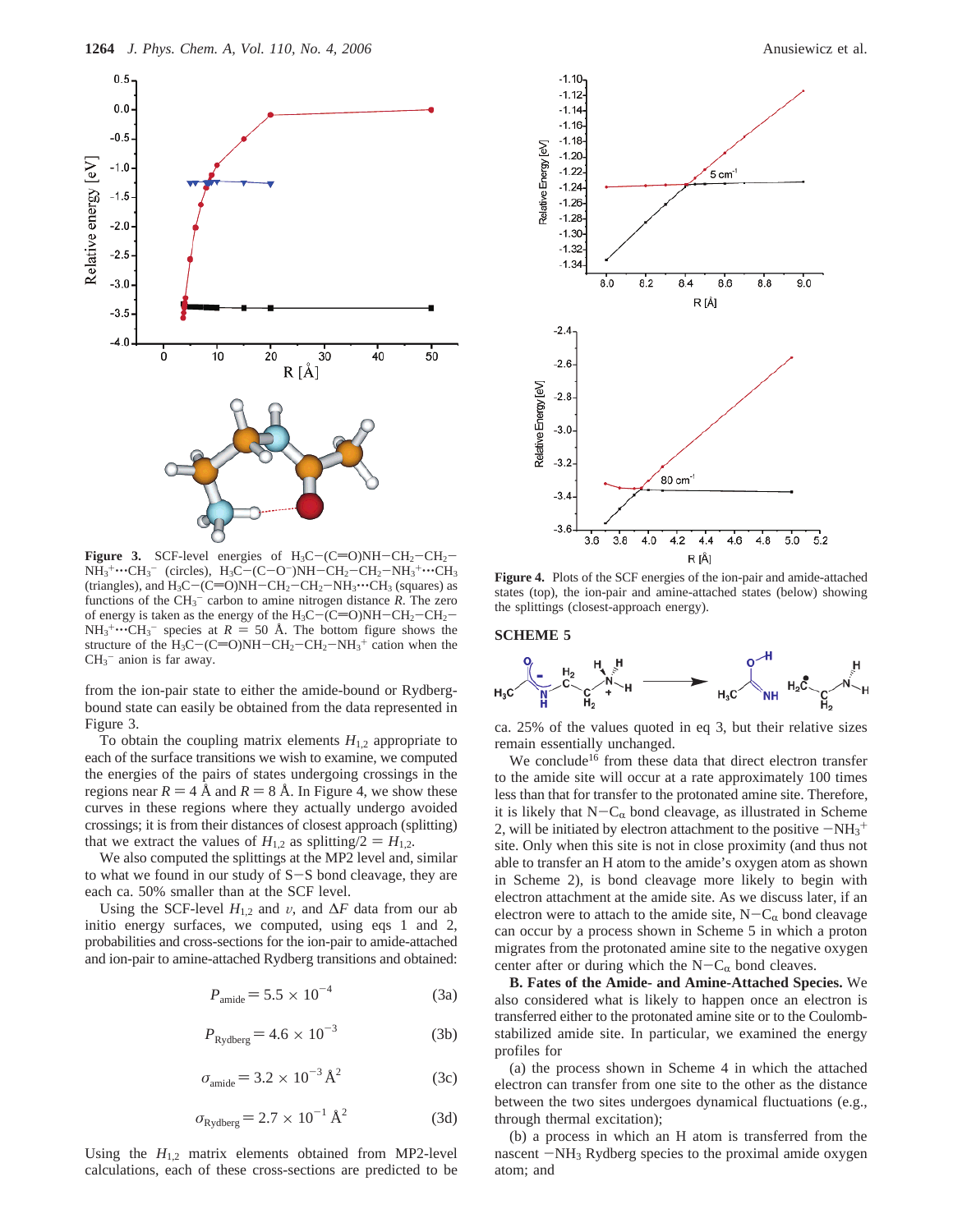![](_page_4_Figure_1.jpeg)

**Figure 5.** The top figure shows the SCF-level energies of the amideattached (top) and amine-attached (bottom) states of the model system shown in the lower figure as functions of the N-to-O distance *R*.

## **SCHEME 6**

![](_page_4_Figure_4.jpeg)

(c) a process in which a proton is transferred from the  $-NH_3^+$ <br>e to the nascent amide-attached site site to the nascent amide-attached site.

The latter two processes are illustrated in Scheme 6.

To examine the intramolecular electron transfer process illustrated in Scheme 4, we used a model system composed of the two fragments shown in Figure 5. We chose to use this system to allow the amide and amine sites to approach as closely as possible by eliminating all bond-strain effects that would arise had we used the intact fragment of Scheme 6. The energies of the amide-attached and amine-attached states of this compound as functions of the distance *R* between the amine nitrogen and the amide oxygen atoms are also shown in Figure 5. In computing the energy of the amide-attached ion-pair state, we had to employ the stabilization method as discussed in the Methods.

These data show that there is no interfragment distance at which the amide-attached and amine-attached surfaces intersect. The amide-attached state indeed decreases in energy as *R* decreases, as expected on the basis of its ion-pair character. However, it appears that repulsions between the amide and amine groups arise before the curves can cross. This suggests that once an electron transfers from  $CH_3^-$  either to the protonated amine site or to a Coulomb-stabilized amide site, it will remain on that site rather than undergo a subsequent intramolecular transfer to the other site.

![](_page_4_Figure_10.jpeg)

**Figure 6.** MP2-level energy profile for proton transfer from the protonated amine site of the amide-attached species  $H_3C-(C-O^-)$ - $NH-CH_2-CH_2-NH_3^+$  to generate the carbon-centered radical  $H_3C ({\rm ^{\bullet}C}{\rm -OH})$ NH ${\rm -CH_2}{\rm -CH_2}{\rm -NH_2}.$ 

We also examined a pathway along which the amide-attached ion-pair state of the original model compound  $H_3C-(C-O^-)$ - $NH-CH_2-CH_2-MH_3$ <sup>+</sup> could undergo intramolecular proton<br>transfer to generate the carbon-centered radical  $H_2C-\gamma C$ -OH)transfer to generate the carbon-centered radical  $H_3C$  – ( $C$  – OH)-<br>NH – CH<sub>2</sub> – CH<sub>2</sub> – NH<sub>2</sub>. We computed the energy of this state  $NH-CH_2-CH_2-NH_2$ . We computed the energy of this state along a sequence of geometries in which we varied the amide carbon to amine nitrogen distance and (at each such distance) calculated the energy required to displace a proton from the amine site to the carbonyl oxygen (while minimizing the energy with respect to all other geometrical parameters). Figure 6 shows how the energy of this state varies as functions of these two displacements.

These data suggest that once the amide-attached species  $H_3C$  –  $(C-O^-)NH-CH_2-CH_2-NH_3^+$  is formed and accesses<br>its equilibrium geometry (at which the amine nitrogen to amide its equilibrium geometry (at which the amine nitrogen to amide carbon distance is 2.9 Å), a barrier of only ca. 3 kcal mol<sup>-1</sup> must be overcome to transfer a proton to the amide oxygen site to generate the carbon-centered radical  $H_3C$  – ( $C$  – OH)NH – CH<sub>2</sub> – CH<sub>2</sub> – NH<sub>2</sub>. Even if the C $\cdots$ N distance is compressed (e.g.  $CH_2-CH_2-NH_2$ . Even if the C $\cdots$ N distance is compressed (e.g., by thermal motions) to near 2.7 Å (which requires ca. 6 kcal mol<sup>-1</sup>) or to near 2.6 Å (where the proton spontaneously migrates to the carbonyl oxygen), at least  $3 \text{ kcal mol}^{-1}$  is needed to effect the proton transfer and generate  $H_3C$  – ( $\text{°C}-\text{OH}$ )NH –  $CH_2$  –  $CH_3$  – NH<sub>2</sub>  $CH<sub>2</sub>-CH<sub>2</sub>-NH<sub>2</sub>$ .

Finally, we also examined a pathway along which the amineattached state of the original model compound  $H_3C-(C=0)$ - $NH-CH_2-CH_2-NH_3$  could undergo intramolecular H atom transfer to generate the same carbon-centered radical  $H_3C$  – ( $C$  –  $CH_3$  –  $CH_3$  –  $NH_3$  – In particular, we varied the amide  $OH)NH-CH_2-CH_2-NH_2$ . In particular, we varied the amide oxygen to amine nitrogen distance and calculated the energy required to displace an H atom from the amine site to the amide's carbonyl oxygen (while minimizing the energy with respect to all other geometrical parameters). Figure 7 shows how the energy of this state varies as functions of these two displacements.

These data suggest that once the amine-attached species  $H_3C$  –(C=O)NH–CH<sub>2</sub>–CH<sub>2</sub>–NH<sub>3</sub> is formed and accesses its equilibrium geometry (at which the amine nitrogen to amide oxygen distance is 3.0 Å), a barrier of ca. 11 kcal mol<sup>-1</sup> must be overcome to transfer an H to the amide oxygen site to generate the carbon-centered radical  $H_3C$  – ( $C$  – OH)NH –  $CH_2$  –  $CH_3$  –  $NH_3$  – If the N $\cdots$ O distance is compressed (e.g. by thermal  $CH_2-NH_2$ . If the N $\cdots$ O distance is compressed (e.g., by thermal motions) to near 2.4 Å (which requires ca. 8 kcal mol<sup>-1</sup>), an additional 12 kcal mol<sup>-1</sup> is needed to effect the H atom transfer and generate  $H_3C$  – ( $C$  – OH)NH – CH<sub>2</sub> – CH<sub>2</sub> – NH<sub>2</sub>. Thus, it